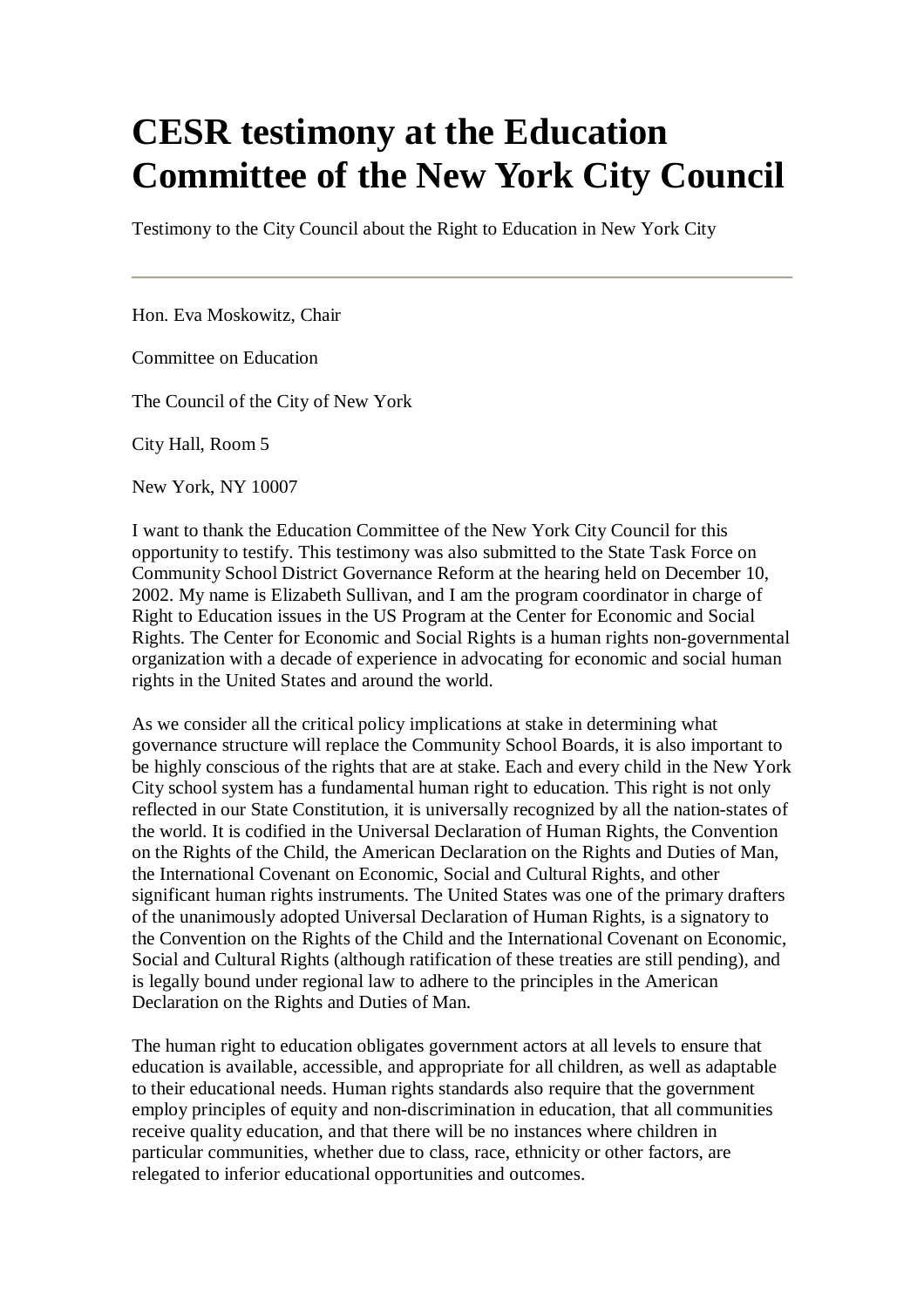The human rights principles of particular relevance to the question of what will replace the Community School Boards, however, relate to government accountability to rightsholders. Specifically, they are: 1) the right to participation by civil society (such as parents, students, community members and advocates) in the governance of the educational system; 2) the obligation to provide effective remedies when violations occur; and 3) the obligation to monitor the right to education. Under the current school system, municipal government is failing consistently in all these areas. Because the role and function of the new governance structure speak directly to these issues, we urge you to consider the human rights dimension of this task.

1. The right to participation

The right to participation, which is imbedded in all facets of the human rights framework, is a critical component for ensuring accountability by government actors to rights-holders in society. Without vigorous, informed participation by civil society in transparent and democratic government processes, government accountability is illusory.

Despite existing policies whose supposed purpose is to ensure participation, our Right to Education project has documented a systematic failure by municipal government to ensure even minimal participation in educational decision-making and/or implementation of existing policy. (Our documentation included an extensive process of interviews of a wide range of stakeholders, including parents, community advocates, policy experts, and educators themselves.)

Parents and community members routinely face barriers when trying to access information and participate in education decisions. One community advocate we interviewed struggled for weeks to gain access to her school's Comprehensive Education Plan (CEP) and was unable to receive help from school officials in trying to interpret the document. Despite repeated requests to her child's teacher and principal, one parent we interviewed was unable to obtain any type of syllabus or work plan for her daughter's class in order to assist her with homework. Parents complained that School Leadership Teams in many schools around the city, which are meant to help facilitate the participation of parents and communities in school governance, function without adequate parent representation or resources for training, and fail to adequately disseminate information to parents.

As we consider what may replace the Community School Boards, we have an historic opportunity to change this destructive pattern and create an effective mechanism that connects the input and concerns of parents and communities to the decision-making processes and structures of government officials and educators. A necessary precondition for succeeding in this task, is ensuring that the governance structure itself that will replace the Community School Boards includes all key stakeholders (such as parents, students community members, and civil society actors, including communitybased organizations) and is transparent, accessible, and accountable to communities. If these pre-conditions are not met, the structure will merely replicate and reflect the broader problem. If properly constructed to represent a truly democratic body, however, it can serve key functions to address participation on a broader level. In particular it can: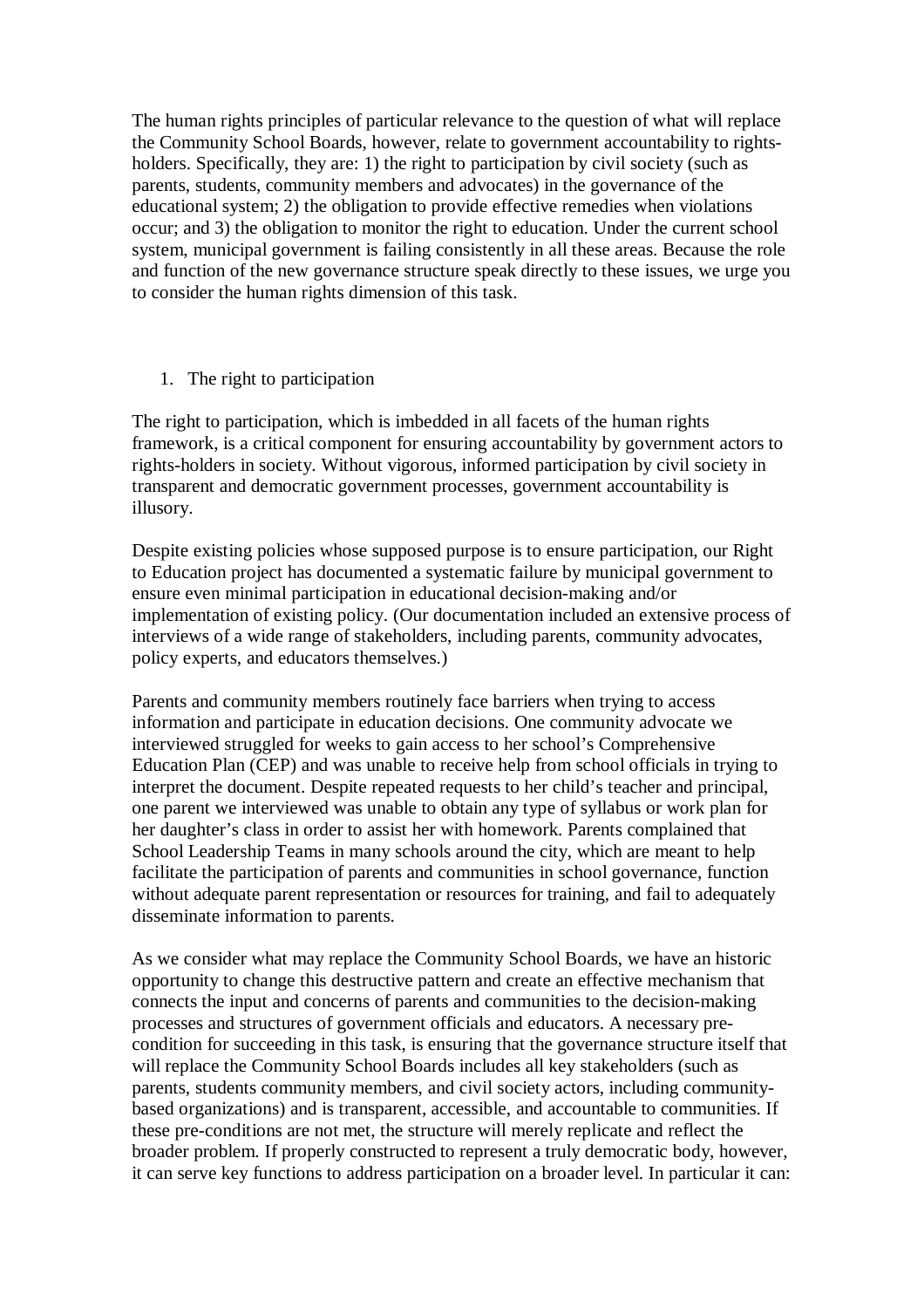- Ensure the participation of all stakeholders in all levels of governance by serving as a liaison or advocate to communicate their needs and concerns to officials and institutions at the school, district and citywide levels.
- Ensure that public fora exist for all stakeholders to voice their concerns and provide input, such as organizing regular public meetings or hearings around specific issues. Procedures should be established to ensure that these fora are accessible, such as publicizing meetings adequately in advance, equipping them with translation services, and scheduling them at times of the day and at locations that are practically accessible.
- Ensure transparency in and public access to information, such as city-level, district and school budgets, Comprehensive Education Plans (CEPs), data on school and student performance, curricula, and class syllabi. The new governance structure can provide this information itself, or it can facilitate the access of parents to this information. Either way, procedures should be established to determine what bodies are responsible for disseminating specific types of information and for monitoring that it is disseminated appropriately. Information should be presented in a format which is easy to understand, is translated at a minimum into the primary languages spoken by the community, and is disseminated in a timely manner.
- Ensure participation in key decision-making processes, such as setting goals for education, developing and approving budgets, developing and approving CEPs, and conducting evaluations of principals and superintendents. This can be done in a number of different ways, such as giving key stakeholders direct power over certain decisions, giving them power to evaluate the performance of other decision-makers such as principals, superintendents, the Chancellor and the Mayor, or giving them veto power over key decisions. Whatever mechanism is chosen, human rights standards mandate that participation be meaningful and that the views of parents, community members and civil society have a real impact on decisions.
- Ensure that participation is informed and the capacity of stakeholders is developed, (including those serving on governance bodies), such as providing access to quality and easy to understand trainings on interpreting budgets, strategic plans and curricula, providing advance notice of all key decisions, and distributing key documents in a timely and accessible manner.

The new governance structure can be provided with the resources to carry out these functions itself, or can serve as a liaison to other mechanisms. At a minimum, this new governance structure should be charged with ensuring that mechanisms for participation are identified and that they function effectively. In order to succeed in this effort, the City Council and all those involved in this process, must express strong political will to get beyond tokenistic efforts and allow participation in a way that re-distributes social power more democratically in the education system.

2. Right to a remedy in the case of violations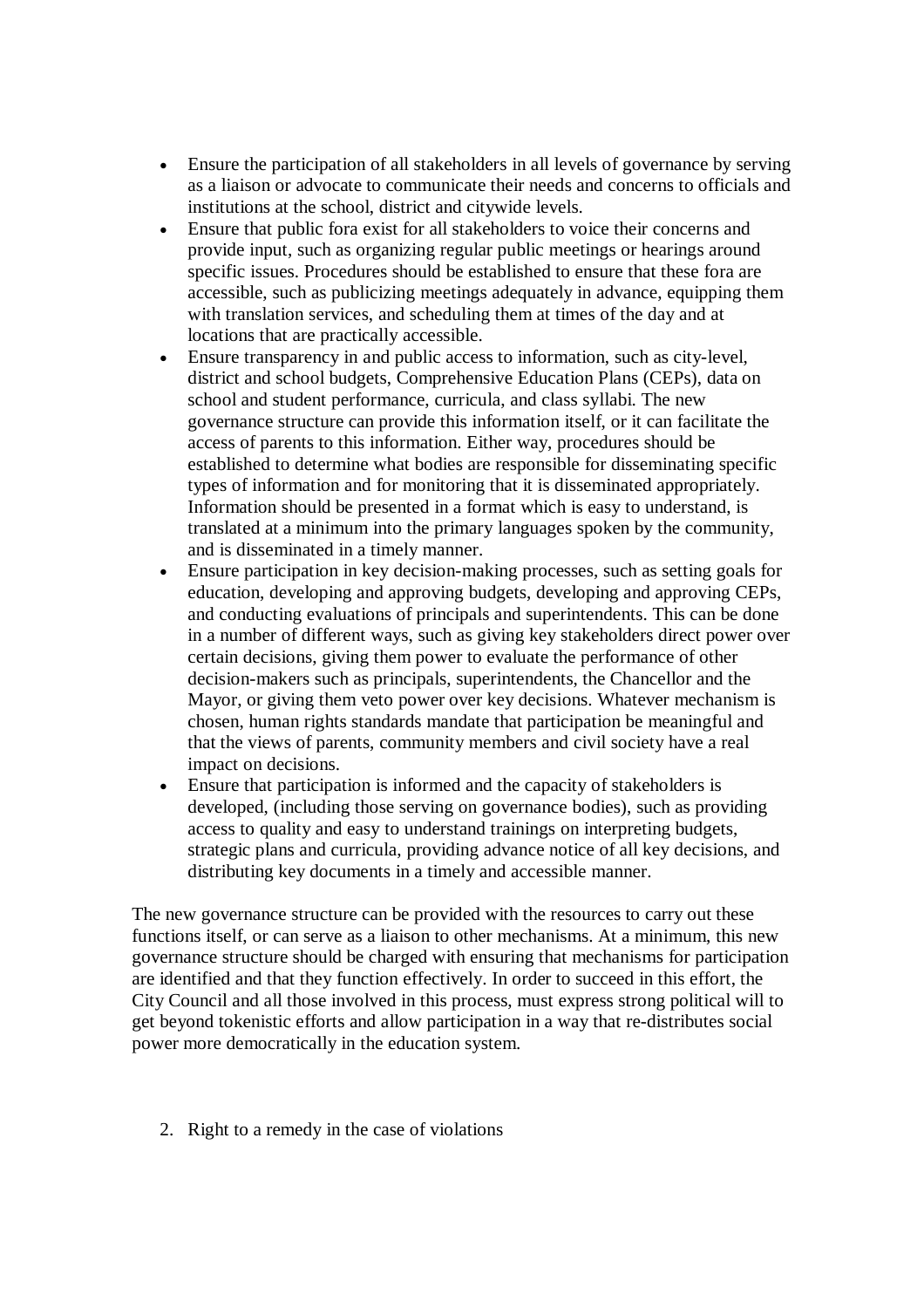Under international human rights standards, the government is obligated to ensure that any individual or group has access to an effective remedy for violations of their human rights, whether through judicial or other appropriate means. The remedy can take many different forms, such as reparations (including restitution, monetary or other forms of compensation), rehabilitation for damage incurred, or satisfaction of a right that was previously denied. It can also come in the form of a guarantee that the violation will not be repeated in the future.

Under the current New York City school system, remedies are either non-existent or inadequate. In many cases, when students, individually or collectively, are faced with a violation of their right to education, the primary mode of complaint is writing letters to school, district or Department of Education staff to request a resolution. In cases when formal complaint procedures do exist, such as around special education and discipline issues, parents are often unaware of their rights and the rights of their children, and are not provided with the necessary guidance to navigate the system.

Federal law, under the No Child Left Behind Act passed in 2001, provides transfer to another school as a remedy for an inadequate education. This remedy is illusory in relation to any large number of students, however, as there are simply not enough slots in adequate schools for all the students who may benefit from them. Moreover, even for the limited slots available, many parents are not being given the information and guidance about this policy they should be receiving from the city.

We have the opportunity to explore ways in which this new governance structure can help ensure more effective remedies for violations of the right to education. The new governance structure could become a mechanism for filing complaints and awarding remedies, or it could facilitate access of parents and students to such a mechanism.

3. Government obligations to monitor the right to education

Under international human rights standards the government is obligated to monitor the fulfillment of the right to education. In order to be effective, it must monitor the implementation of policies and programs, the performance of administrators and educators, spending patterns and other practices relevant to the right to education.

Monitoring is for the most part non-existent in the NYC education system. Our human rights investigation has identified that many violations of the right to education stem from a failure to implement seemingly good policies, and a lack of monitoring to ensure that policies are implemented. For example, when the State Board of Regents imposed new testing standards for ELL students, they developed a list of services that schools must provide to prepare students for the tests. A report by education advocates revealed that in most schools, these services were not implemented. There was no significant monitoring done by the NYC Board of Education or the State Board of Regents regarding the implementation of these policies and there was no accountability for not implementing them. Despite this, ELL students were still expected to pass the new tests and as a result, drop out rates are increasing among ELL students.